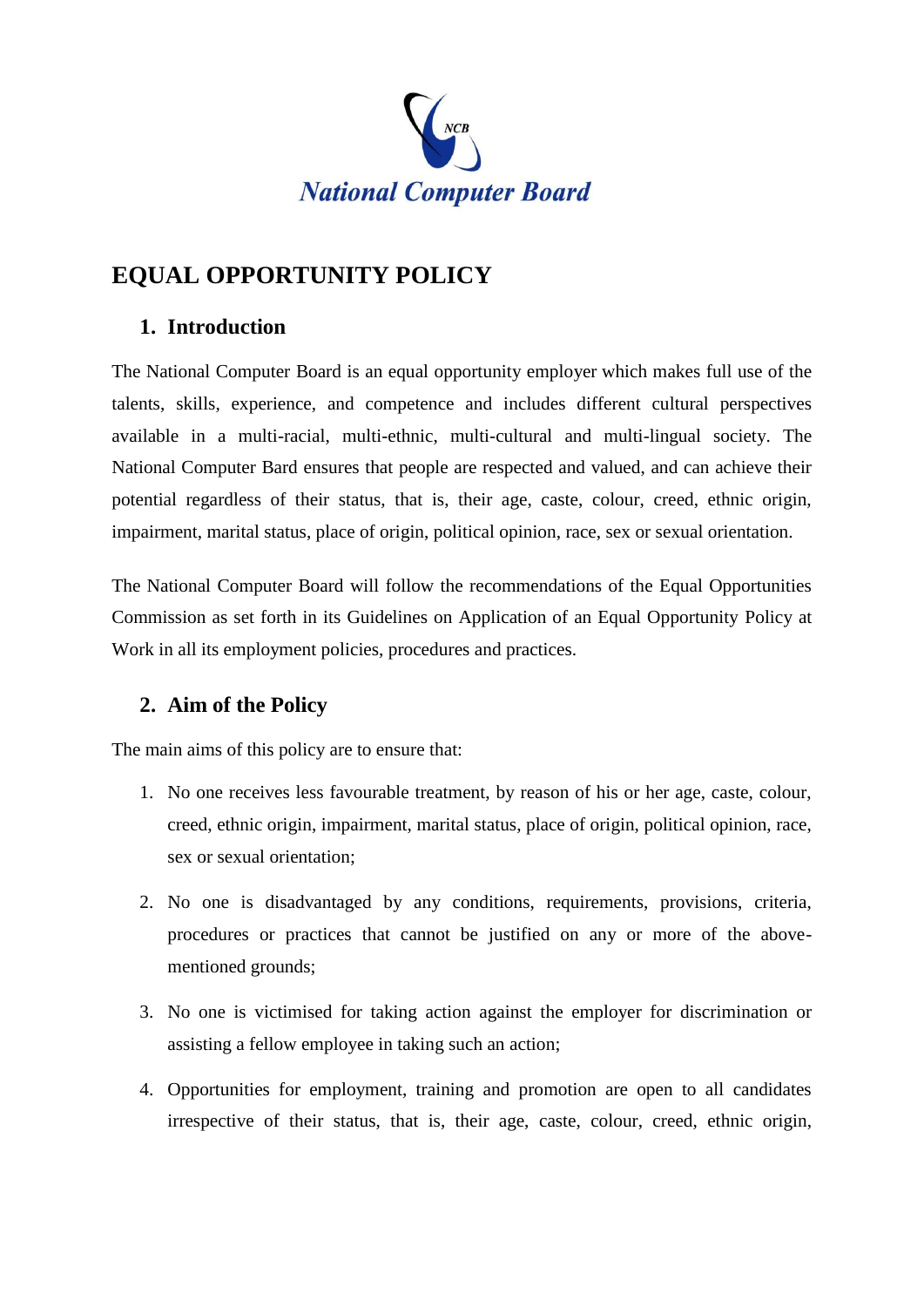impairment, marital status, place of origin, political opinion, race, sex or sexual orientation; and

5. Selection for employment, promotion, transfer and training, and access to benefits, facilities and services, will be fair and equitable, and based solely on merit and not on the status of the employees or prospective employees, that is, age, caste, colour, creed, ethnic origin, impairment, marital status, place of origin, political opinion, race, sex or sexual orientation.

**This policy applies to all aspects of employment, from recruitment to termination of employment.** 

#### **3. Implementation and Practice of the Policy**

The policy will be a priority for the organisation and the Human Resource will be responsible for the day-to-day operation of the policy.

- a) Ensure that the policy will be communicated to all employees and job applicants and will be placed on the organisation's website.
- b) Conduct consultations with employees and their representatives as well as Trade Unions on the Policy Statement and on related action plans and strategies.
- c) Ensure that all employees will be informed on the policy; on their rights and responsibilities under the policy, and on how the policy will affect the way they carry out their duties and also what constitutes acceptable and unacceptable conduct in the organisation.
- d) Informed Managers and employees in key decision-making areas on the discriminatory effects that certain provisions, practices, requirements, conditions, and criteria can have on employees, and the importance of being able to justify decisions to apply them.
- e) Investigate complaints on discrimination and appropriate actions will be taken wherever applicable.
- f) Ensure that opportunities for employment, promotion, transfer and training will be advertised widely, internally and externally except where a genuine requirement or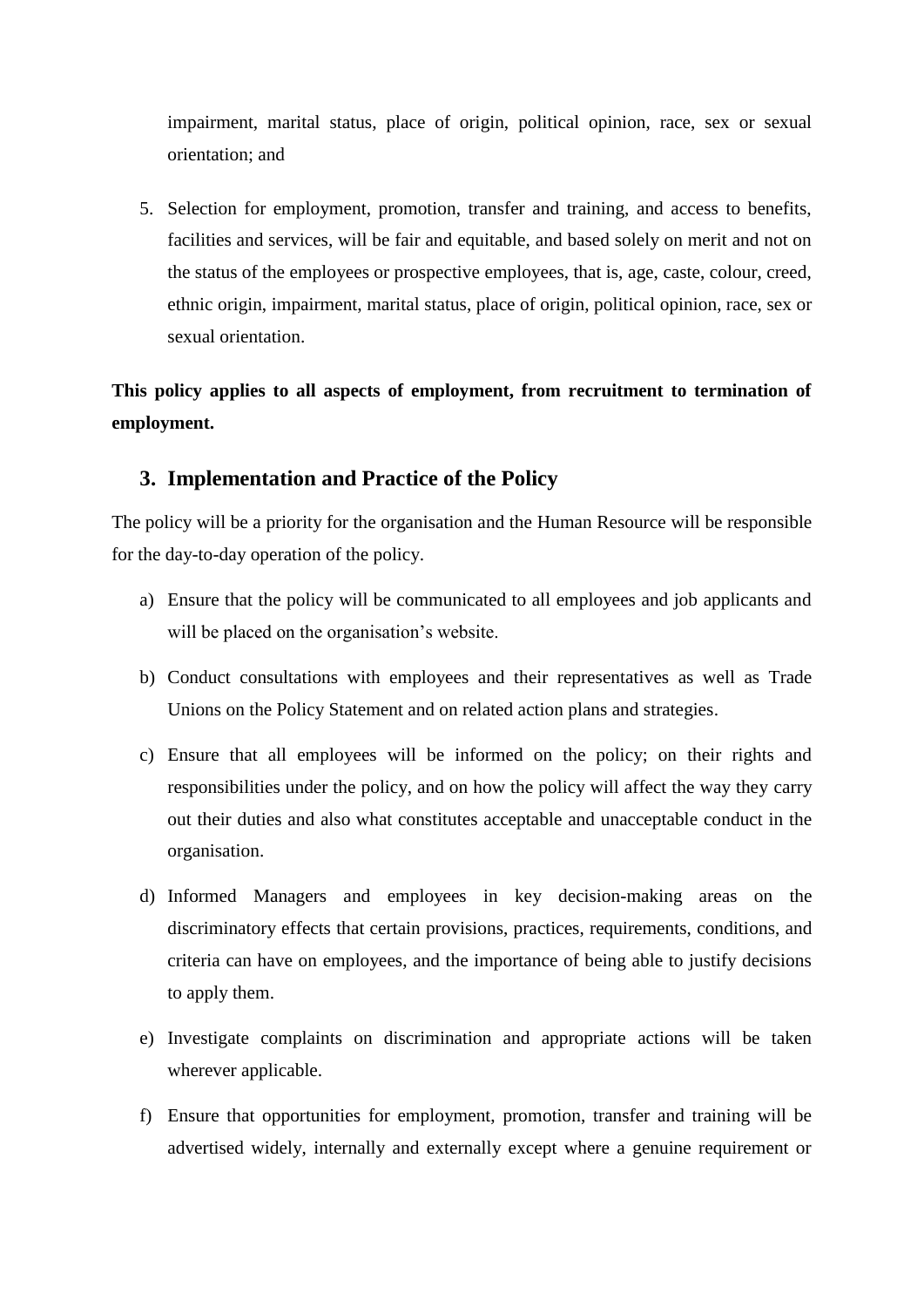statutory exception applies. All applicants will be welcomed, irrespective of their status and selection criteria will be entirely related to the job or training opportunities.

- g) Monitor grievances, disciplinary action, performance appraisal and termination of employment.
- h) Review and revise requirements, conditions, provisions and practices with a view to eliminating any form of discrimination at work.

#### **4. Grievance Reporting Procedure**

- 1. An employee who has a grievance about discrimination at work may report the matter in writing to the Executive Director. Upon receipt of the complaint, the matter shall be referred to the Human Resource for examination.
- 2. The Human Resource Committee shall examine the complaint and carry out an investigation within a reasonable delay. A committee may be set up to hear the complainant and the employee against whom the complaint is made. The Human Resource Committee may also attempt to reconcile the parties.
- 3. In the event the complaint is well-founded, the Human Resource Committee shall make recommendations on appropriate actions to be taken against the discriminator.
- 4. If there is no sufficient evidence of discrimination, even after gathering more information from the complainant, no further action will be taken on the complaint.
- 5. The Human Resource Committee shall inform the employee concerned on the outcome of the investigations.
- 6. In the event the complainant is not satisfied with the outcome of the investigation, he/she may have recourse to the Equal Opportunities Commission.

#### **5. Confidentiality**

Any matter raised by an employee and/or any investigation carried out in respect of a complaint of discrimination will be treated with utmost confidentiality.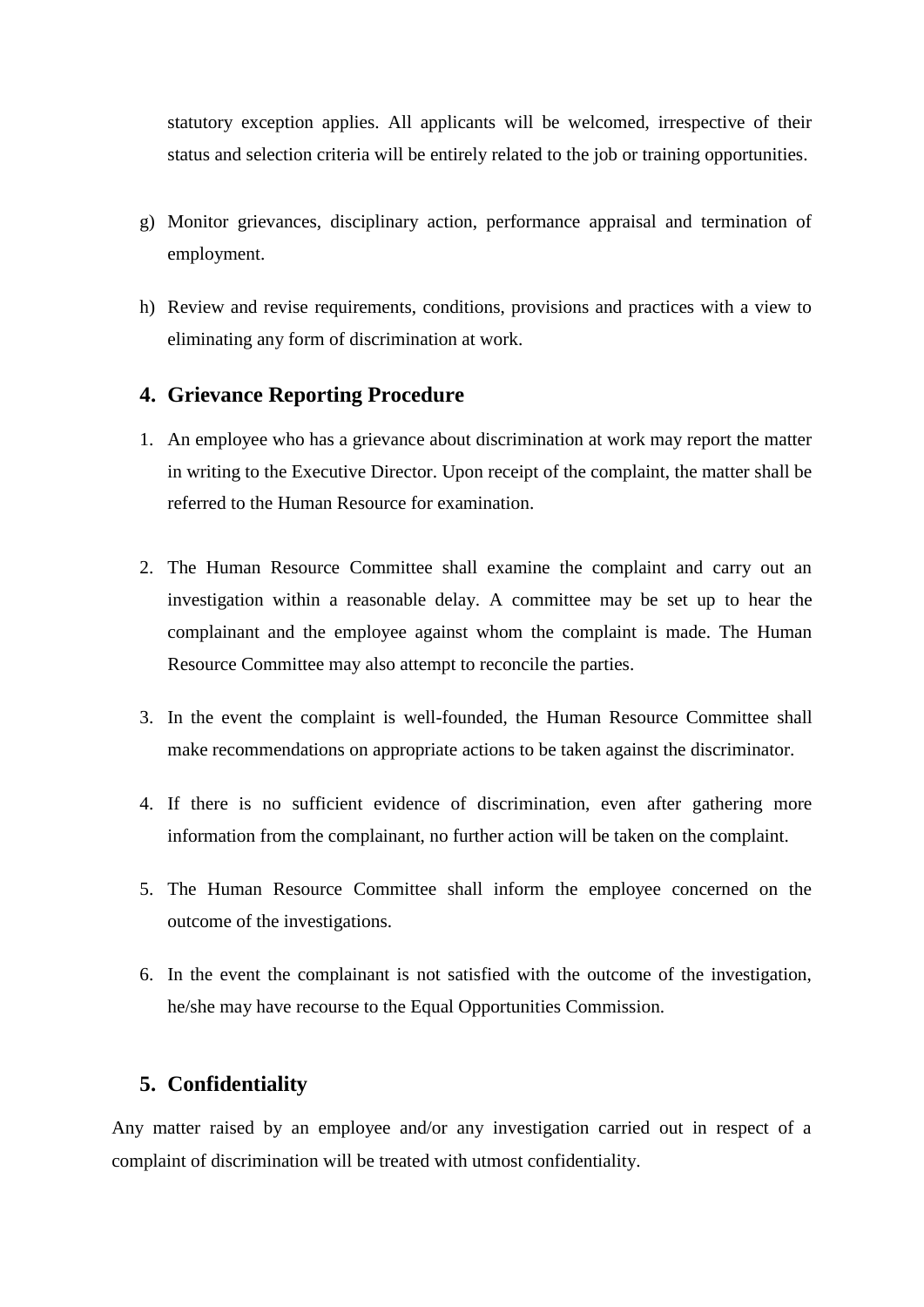## **6. Protection of confidential information**

The National Computer Board has developed the following policies and procedures regarding the storage, disclosure and distribution of confidential or sensitive personal information with respect to recruitment. Employees who handle such information should follow these procedures:

- Confidential information must only be used for the purpose for which the information has been provided and not used for any other purpose unless obtaining required authority and approval.
- Strict confidentiality must be observed during recruitment process. Applications must be opened and processed only by Human Resource Department. The applications must be kept and locked in the HR filing Cabinet and be kept confidential.
- All Head of Departments/Employees must make sure that confidential information cannot be accessed by unauthorised people and that sensitive information is only discussed with people, either within or outside the organisation, who are authorised to have access to it.
- Unless authorised to do so, employees must make sure that they do not disclose or use any confidential information without official approval and should disclose information only through appropriate authorisation.
- All committee/ selection panel members as well as employees managing and assisting the recruitment process must be aware of and respect the confidentiality of the recruitment and selection process by signing the Disclosure of Conflict of Interest and Confidentiality form.
- Members must not jeopardise the integrity of the process by divulging information to anyone outside the selection panel.

## **7. Scope and compliance**

The present policy will form part of the Code of Ethics/Conduct and will apply to all employees. Any breach may result in disciplinary action as deemed appropriate. The